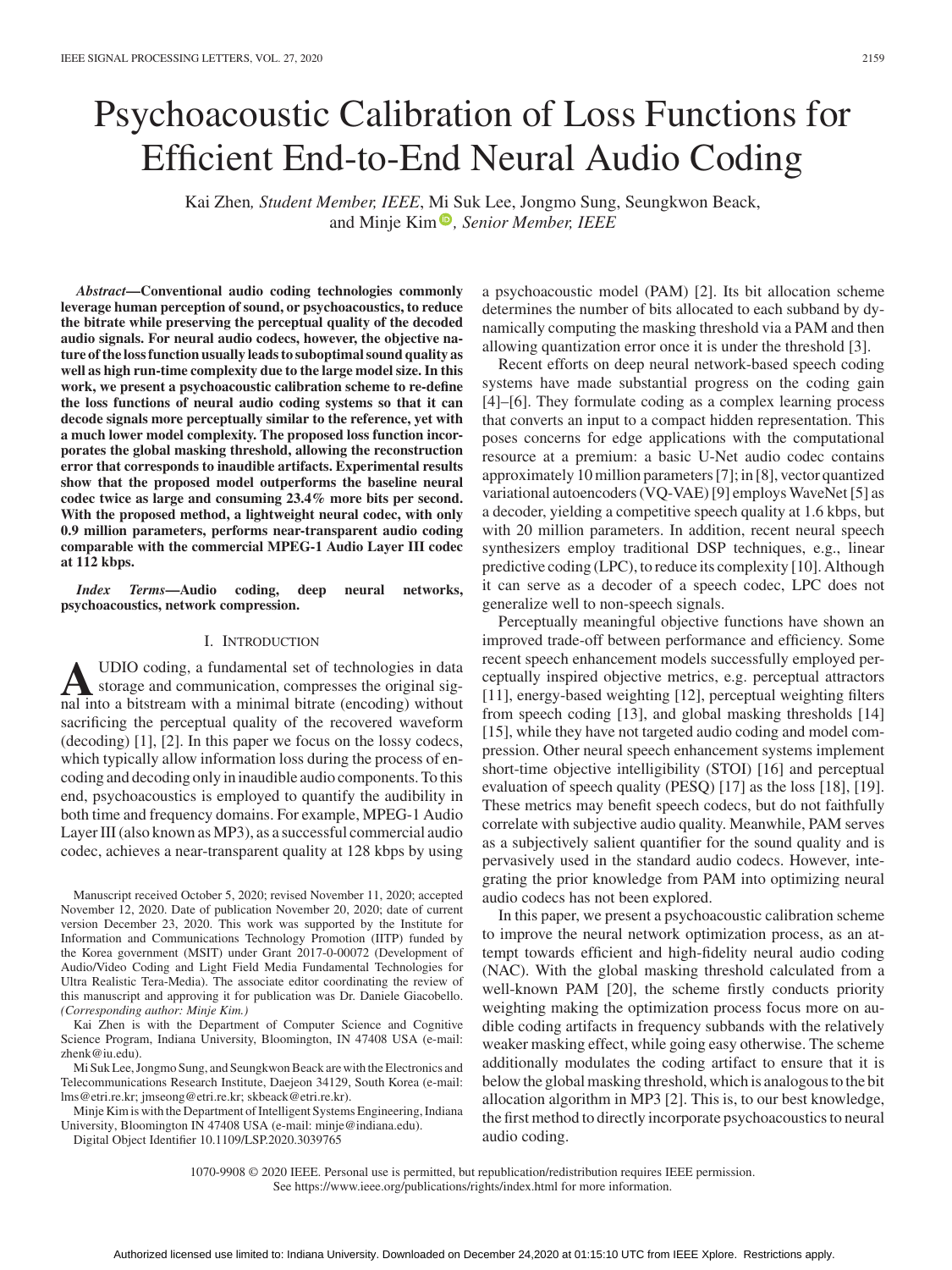

Fig. 1. Schematic diagrams for NAC. The residual coding pipeline for CMRL consists of multiple NAC autoencoding modules. Training and test-time encoding uses all blocks while the test-time decoding uses only the decoder portion.

# II. END-TO-END NEURAL AUDIO CODING

## *A. Lightweight NAC Module*

Given that neural codecs can suffer from a large inference cost due to their high model complexity, one of our goals is to demonstrate the advantage of the proposed pychoacoustic loss function on model compression. To that end, we choose a compact neural audio coding (NAC) module as the building block. The NAC module is a simplified version of a convolutional neural network (CNN)-based autoencoder [21] with only 450K parameters. As shown in Fig. 1, it consists of a stack of bottleneck blocks as in [22], each of which performs a ResNet-style residual coding [23]. The code vector produced by its encoder part is discretized into a bitstring via the soft-to-hard quantization process originally proposed in [24] for image compression. We detail the description as follows.

*1) Encoder:* The CNN encoder maps an input frame of T time-domain samples,  $s \in \mathbb{R}^T$  to the code vector, i.e.,  $z \leftarrow$  $\mathcal{F}_{\text{enc}}(s)$ . Striding during the 1D convolution operation can downsample the feature map. For example,  $z \in \mathbb{R}^{T/2}$  when the stride is set to be 2 and applied once during encoding. The detailed architecture is summarized in Table I.

*2) Soft-to-Hard Quantization:* Quantization replaces each real-valued element of the code vector *z* with a kernel value chosen from a set of K representatives. We use soft-to-hard quantizer [24], a clustering algorithm compatible with neural networks, where the representatives are also trainable. During training, in each feedforward routine, the  $c$ -th code value  $z_c$ is assigned to the nearest kernel out of  $K, \beta \in \mathbb{R}^K$ , which have been trained so far. The discrepancy between z*<sup>c</sup>* and the chosen kernel  $h_c \in \{\beta_1, \beta_2, \cdots, \beta_K\}$  (namely the quantization error) is accumulated in the final loss, and then reduced during training via backpropagation (i.e., by updating the means and assignments). Specifically, the cluster assignment is conducted by calculating the distance,  $d \in \mathbb{R}^K$ , between the code value and all kernels, and then applying the softmax function to the negatively scaled distance to produce a probabilistic membership assignment:  $a \leftarrow softmax(-\alpha d)$ . Although we eventually need a hard assignment vector **a**, i.e., a one-hot vector that indicates the closest kernel, during training the quantized code *h* is acquired by a soft assignment,  $a^{\top}\beta$ , for differentiability.

TABLE I THE 1D-CNN NAC MODULE ARCHITECTURE (FIG. 1). THE SHAPE OF FEATURE MAPS IS (FRAME LENGTH, CHANNEL); THE KERNEL SHAPE IS (KERNEL SIZE, IN CHANNEL, OUT CHANNEL)

| System                                     | Layer          | Input shape | Kernel shape     |            | Output shape |  |
|--------------------------------------------|----------------|-------------|------------------|------------|--------------|--|
|                                            | Change channel | (512, 1)    | (9, 1, 100)      |            | (512, 100)   |  |
| Encoder                                    |                |             | (9, 100, 20)     |            |              |  |
|                                            | 1st bottleneck | (512, 100)  | (9, 20, 20)      | $\times 2$ | (512, 100)   |  |
|                                            |                |             | $(9, 20, 100)$ . |            |              |  |
|                                            | Downsampling   | (512, 100)  | (9, 100, 100)    |            | (256, 100)   |  |
|                                            |                |             | (9, 100, 20)     |            |              |  |
|                                            | 2nd bottleneck | (256, 100)  | (9, 20, 20)      | $\times 2$ | (256, 100)   |  |
|                                            |                |             | (9, 20, 100)     |            |              |  |
|                                            | Change channel | (256, 100)  | (9, 100, 1)      |            | (256, 1)     |  |
| Soft-to-hard quantization & Huffman coding |                |             |                  |            |              |  |
|                                            | Change channel | (256, 1)    | (9, 1, 100)      |            | (256, 100)   |  |
| Decoder                                    |                |             | (9, 100, 20)     |            |              |  |
|                                            | 1st bottleneck | (256, 100)  | (9, 20, 20)      | $\times 2$ | (256, 100)   |  |
|                                            |                |             | (9, 20, 100)     |            |              |  |
|                                            | Upsampling     | (256, 100)  | (9, 100, 100)    |            | (512, 50)    |  |
|                                            |                |             | (9, 50, 20)      |            |              |  |
|                                            | 2nd bottleneck | (512, 50)   | (9, 20, 20)      | $\times 2$ | (512, 50)    |  |
|                                            |                |             | (9, 20, 50)      |            |              |  |
|                                            | Change channel | (512, 50)   | (9, 50, 1)       |            | (512, 1)     |  |

Hence, at the test time, **a** replaces *a* by turning on only the maximum element. Note that a larger scaling factor  $\alpha$  makes  $\alpha$ harder, making it more similar to **a**. Huffman coding follows to generate the final bitstream.

*3) Decoder:* The decoder recovers the original signal from the quantized code vector:  $\hat{s} = \mathcal{F}_{\text{dec}}(h)$ , by using an architecture mirroring that of the encoder (Table I). For upsampling, we use a sub-pixel convolutional layer proposed in [25] to recover the original frame length T.

*4) Bitrate Analysis and Control:* The lower bound of the bitrate is defined as  $|h|\mathcal{H}(h)$ , where  $|h|$  is the number of down-sampled and quantized features per second. The entropy  $H(h)$  forms the lower bound of the average amount of bits per feature. While  $|h|$  is a constant given a fixed sampling rate and network topology,  $\mathcal{H}(\mathbf{h})$  is adaptable during training. As detailed in [24], basic information theory calculates  $\mathcal{H}(h)$  as  $-\sum_k p(\beta_k) \log_2 p(\beta_k)$ , where  $p(\beta_k)$  denotes the occurrence<br>probability of the k-th cluster defined in the soft-to-hard quantiprobability of the k-th cluster defined in the soft-to-hard quantization. Therefore, during model training,  $\mathcal{H}(\mathbf{h})$  is added to the loss function as a regularizer navigating the model towards the target bitrate. Initiated as 0.0, the blending weight increases by 0.015 if the actual bitrate overshoots the target and decreases by that amount otherwise. Because this regularizer is well defined in the literature [24], [21], [26], we omit it in following sections for simplicity purposes.

#### *B. Cross-Module Residual Learning*

To scale up for high bitrates, cross-module residual learning (CMRL) [26] implants the multistage quantization scheme [27] by cascading residual coding blocks (Fig. 1). CMRL decentralizes the neural autoencoding effort to a chain of serialized low complexity coding modules, with the input of  $i$ -th module being  $s^{(i)} = s - \sum_{j=1}^{i-1} \hat{s}^{(j)}$ . That said, each module only encodes what is not reconstructed from preceding modules encodes what is not reconstructed from preceding modules, making the system scalable. Concretely, for an input signal *s*, the encoding process runs all N autoencoder modules in a sequential order, which yields the bitstring as a concatenation of the quantized code vectors:  $\boldsymbol{h} = [\boldsymbol{h}^{(1)}^\top, \boldsymbol{h}^{(2)}^\top, \dots, \boldsymbol{h}^{(N)}^\top]^\top.$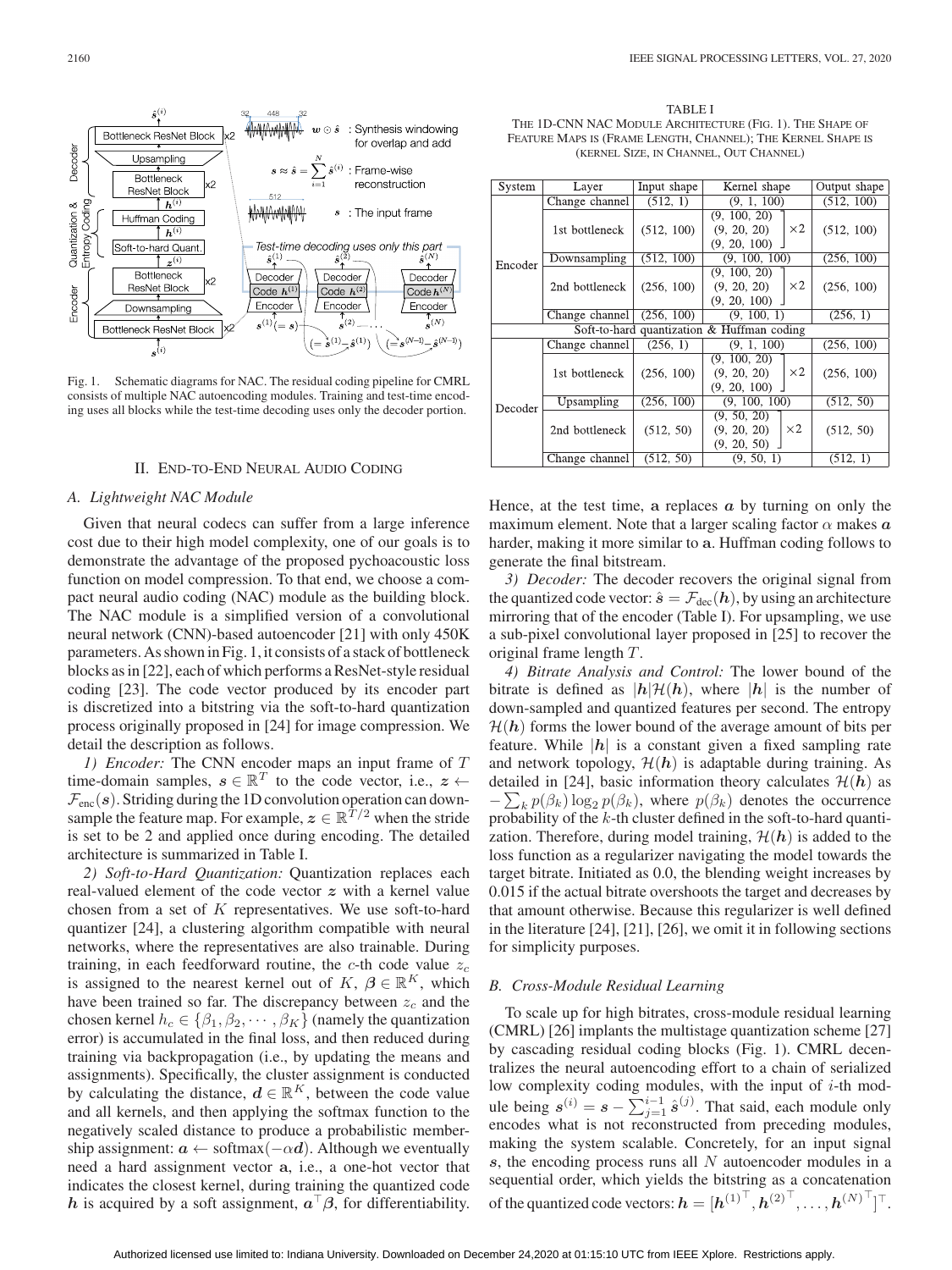

Fig. 2. Visualization of the masker detection, individual and global masking threshold calculation for an audio input.

During decoding, all decoders,  $\mathcal{F}_{dec}(h^{(i)})\forall i$ , run to produce the reconstructions that sum up to approximate the initial input the reconstructions that sum up to approximate the initial input signal as  $\sum_{i=1}^{N} \hat{s}^{(i)}$ .

# III. THE PROPOSED PSYCHOACOUSTIC CALIBRATION

The baseline model uses the sum of squared error (SSE) defined in the time domain:  $\mathcal{L}_1(s||\hat{s}) = \sum_{i=1}^N \sum_{t=1}^T (\hat{s}_t^{(i)} - s_t^{(i)})^2$ .<br>In addition, another loss is defined in the mel-scaled frequency domain to weigh more on the low frequency area, as the human auditory system does,  $\mathcal{L}_2(\mathbf{y}||\hat{\mathbf{y}}) = \sum_{i=1}^{N} \sum_{l=1}^{L} (y_l^{(i)} - \hat{y}_l^{(i)})^2$ , where *y* stands for a mel spectrum with *L* frequency subbands as proposed in [21].

#### *A. Psychoacoustic Model-1*

Without loss of generality, we choose a basic PAM that computes simultatenous masking effects for the input signal as a function of frequency, while the temporal masking effect is not integrated. According to PAM-1 defined in [2], for an input frame, it (a) calculates the logarithmic power spectral density (PSD)  $p$ ; (b) detects tonal and noise maskers, followed by decimation; (c) calculates masking threshold for individual tonal and noise maskers  $U \in \mathbb{R}^{F \times R}$ ,  $V \in \mathbb{R}^{F \times B}$ , where  $R$  and  $B$  are the number of maskers. The global masking threshold at frequency bin  $f$  is accumulated from each individual masker in (c) along with the absolute hearing threshold *Q* [20], as  $m_f = 10 \log_{10} (10^{0.1}Q_f + \sum_r 10^{0.1}U_f$ ,  $\sum_{r=1}^{\infty} 10^{0.1}U_f$ , Fig. 2 shows an example of *n* of a signal and  $\sum_b 10^{0.1V_{f,b}}$ . Fig. 2 shows an example of *p* of a signal and its<br>clobal masking threshold based on the simultaneous masking global masking threshold based on the simultaneous masking effect.

Global masking threshold as discussed is used in various conventional audio codecs to allocate minimal amount of bits without losing the perceptual audio quality. Typically, the bit allocation algorithm optimizes  $n_f/m_f$  (NMR), where  $n_f$  denotes the power of the noise (i.e., coding artifacts) in the subband  $f$ and  $m_f$  is the power of the global masking threshold. In an iterative process, each time the bit is assigned to the subband with the highest NMR until no more bit can be allocated [28]– [30]. The global masking curve acquired via PAM-1 comprises both input-invariant prior knowledge as in the absolute hearing threshold and input-dependent masking effects. We propose two mechanisms to integrate PAM-1 into NAC optimization: priority weighting and noise modulation.

#### *B. Priority Weighting*

During training we estimate the logarithmic PSD *p* out of an input frame *s*, as well the global masking threshold*m*to define a perceptual weight vector,  $w = \log_{10}(\frac{10^{0.1}p}{10^{0.1}m} + 1)$ : the log ratio<br>between the signal power and the masked threshold, rescaled between the signal power and the masked threshold, rescaled from decibel. Accordingly, we define a weighting scheme that pays more attention to the unmasked frequencies:

$$
\mathcal{L}_3(s||\hat{s}) = \sum_i \sum_f w_f \left(x_f^{(i)} - \hat{x}_f^{(i)}\right)^2, \tag{1}
$$

where  $x_f^{(i)}$  and  $\hat{x}_f^{(i)}$  are the f-th magnitude of the Fourier spectra of the input and the recovered signals for the *i*-th CMRL module of the input and the recovered signals for the  $i$ -th CMRL module. The intuition is that, if the signals power is greater than its masking threshold at the f-th frequency bin, i.e.  $p_f > m_f$ , the model tries hard to recover this audible tone precisely: a large  $w_f$  enforces it. Otherwise, for a masked tone, the model is allowed to generate some reconstruction error. The weights are bounded between 0 and  $\infty$ , whose smaller extreme happens if, for example, the masking threshold is too large comparing to the sufficiently soft signal.

# *C. Noise Modulation*

The priority weighting mechanism can accidentally result in audible reconstruction noise, exceeding the mask value  $m_f$ , when  $w_f$  is small. Our second psychoacoustic loss term is to modulate the reconstruction noise by directly exploiting NMR,  $n_f/m_f$ , where *n* is the power spectrum of the reconstruction error  $s - \sum_{i=1}^{N} \hat{s}^{(i)}$  from all N autoencoding modules. We tweak the original allocation process in the MP3 encoder that tweak the greedy bit allocation process in the MP3 encoder that minimizes NMR iteratively, such that it is compatible to the stochastic gradient descent algorithm as follows:

$$
\mathcal{L}_4 = \max_f \left( \text{ReLU} \left( \frac{n_f}{m_f} - 1 \right) \right). \tag{2}
$$

The rectified linear units (ReLU) function excludes the contribution of the inaudible noise to the loss when  $n_f/m_f - 1 < 0$ . Out of those frequency bins where the noise is audible, the max operator selects the one with the largest NMR, which counts towards the total loss. The process as such resembles MP3's bit allocation algorithm, as it tackles the frequency bin with the largest NMR for each training iteration.

### IV. EXPERIMENTS

## *A. Experimental Setup*

*1) Data Preparation and Hyperparameters:* Our training dataset consists of 1,000 single-channel clips of commercial music, spanning 13 genres. Each clip is about 20 seconds long, amounting to about 5.5 hours of play time. The sampling rate is 44.1 kHz and downsampled to 32 kHz for the lower bitrate setup. Each frame contains  $T = 512$  samples with an overlap of 32 samples, where a Hann window is applied to the overlapping region. Note that the choice of frame size is to align the system's hyperparameters to the previous work [21], [26], [31], but it does not necessarily mean that 512 results in an enough frequency resolution for PAM-based lost terms. For training, hyperparameters are found based on validation with another 104 clips: 128 frames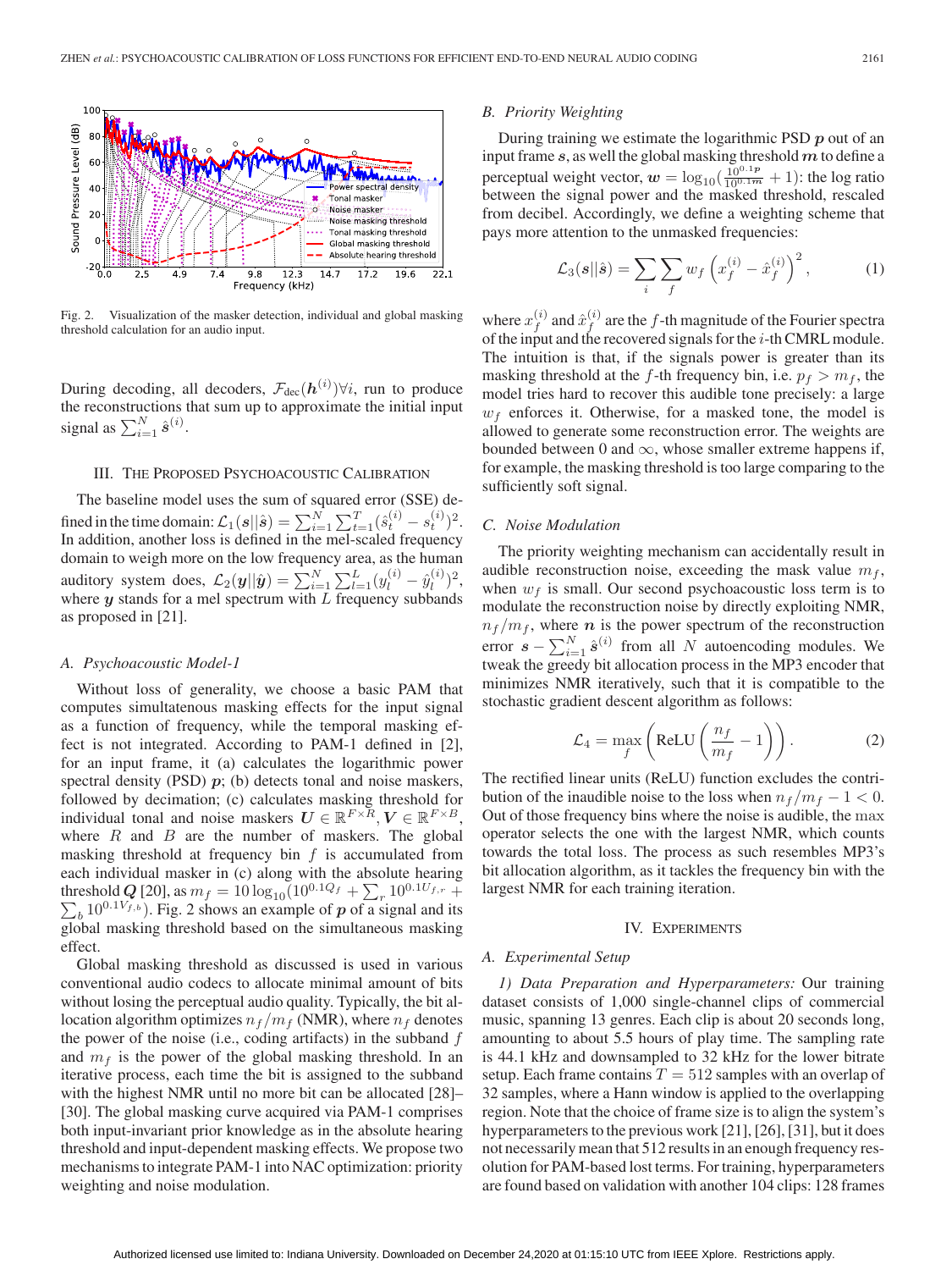

Fig. 3. Subjective scores from the MUSHRA tests.

for the batch size;  $\alpha = 300$  for the initial softmax scaling factor;  $2 \times 10^{-4}$  for the initial learning rate of the Adam optimizer [32], and  $2 \times 10^{-5}$  for the second cascaded modules; 64 and 32 kernels for the quantization for low and high bitrate cases, respectively; 50 and 30 for the number of epochs to train the first and the second modules in CMRL, respectively.

*2) Competing Models:* We consider two baseline models: Model-A trained by the SSE  $(\mathcal{L}_1)$  and Model-B also learns on the mel-frequency loss  $(\mathcal{L}_2)$  as in recent neural speech codecs [21], [26], [31]. We validate the priority weighting loss  $(\mathcal{L}_3)$  in Model-C, and noise modulation  $(\mathcal{L}_4)$  in Model-D. All models are based on the architecture discussed in Section.II-A.

| $\mathcal{L} = \mathcal{L}_1$ : Model-A, $\mathcal{L} = \mathcal{L}_1 + \lambda \mathcal{L}_2$ | : Model-B, |
|------------------------------------------------------------------------------------------------|------------|
| $\mathcal{L} = \mathcal{L}_1 + \lambda(\mathcal{L}_2 + \mathcal{L}_3)$                         | : Model-C, |
| $\mathcal{L} = \mathcal{L}_1 + \lambda(\mathcal{L}_2 + \mathcal{L}_3 + \mathcal{L}_4)$         | : Model-D. |
|                                                                                                |            |

Note that the scale for the time-domain SSE  $\mathcal{L}_1$  differs from the other frequency-domain loss terms. Adapting from the setup in [21], we find that simply choosing one blending weight  $\lambda = 0.1$ for  $\mathcal{L}_2$ ,  $\mathcal{L}_3$  and  $\mathcal{L}_4$  shows good results.

Each model is also specified by the target bitrate and model complexity, e.g., "Model-A 168kbps-2AE" is equipped with two concatenated AEs, trained by  $\mathcal{L}_1$  for a bitrate of 168 kbps.

# *B. Experimental Results*

Ten audio experts participated our two MUSHRA listening tests for low and high bitrate settings using headphones.We postscreened one of them as per the guideline [33]. We randomly sample 13 songs, one per genre, and fix them throughout all tests. Fig. 3 summarizes the test results. Each box extends from the lower to the upper quartile with a 95% confidence interval (the notch) of the median (the orange hard line). The mean scores and outliers are also shown in the green dotted line and circles, respectively.

The low bitrate session targets at 64 kbps with the sample rate of 32 kHz. As illustrated in Fig. 3(a), the baseline trained purely on SSE does not perform well (Model-A). However, the additional loss term  $\mathcal{L}_2$  defined in the mel-scaled frequency





Fig. 4. The effect of the proposed noise modulation loss.

domain improves the performance (Model-B 79 kbps 2AE > Model-A 79 kbps 2AE). Finally, via psychoacoustic weighting, Model-C with a smaller architecture and lower bitrate (i.e., one AE at 64 kbps) is on par with Model-B with two AEs at 79 kbps. Model-D with both PAM-inspired loss terms receives the highest subjective score among the NAC systems, which justifies the effectiveness of the proposed method with a noticeable coding gain. However, since our codec is lightweight as a neural network, Model-D does not outperform the commercial MP3 codec from Adobe Audition (licensed from Fraunhofer IIS and Thomson). We expect that a more complex model can catch up with this gap by employing the proposed psychoacoustic loss functions.

The high bitrate session includes the hidden reference, two anchors (filtered at 3.5 kHz and 7 kHz), the commercial MP3 codec at 112 kbps, and four NAC systems, sampled at 44.1 kHz. In Fig. 3(b), with both priority weighting and noise modulation, Model-D outperforms Model-A which is twice as large and performs at a 64.3% higher bitrate. Model-D is also superior to Model-C at the same bitrate and model complexity thanks to noise modulation. With 900K parameters, Model-D achieves almost transparent quality similar to MP3 at the same bitrate (Model-D 112kbps-2AE vs. MP3-112 kbps).

The superiority of Model-D over Model-C is additionally explained in Fig. 4. While Model-C can result in audible reconstruction error (organge regions in (a)), the noise modulation loss  $(\mathcal{L}_4)$  in Model-D suppresses it under the masking curve in (b), leading to a higher perceptual quality.

#### V. CONCLUSION

We showed that incorporating the simultaneous masking effect in the objective function is advantageous to NAC in terms of the coding gain and model efficiency. Although the system is based on PAM-1, it successfully proved the concept and suggests that a more advanced PAM, e.g., by employing temporal masking, will improve the performance further. We also publicized all source codes and demo signals.<sup>1</sup>

<sup>1</sup>Available at<https://saige.sice.indiana.edu/research-projects/pam-nac>